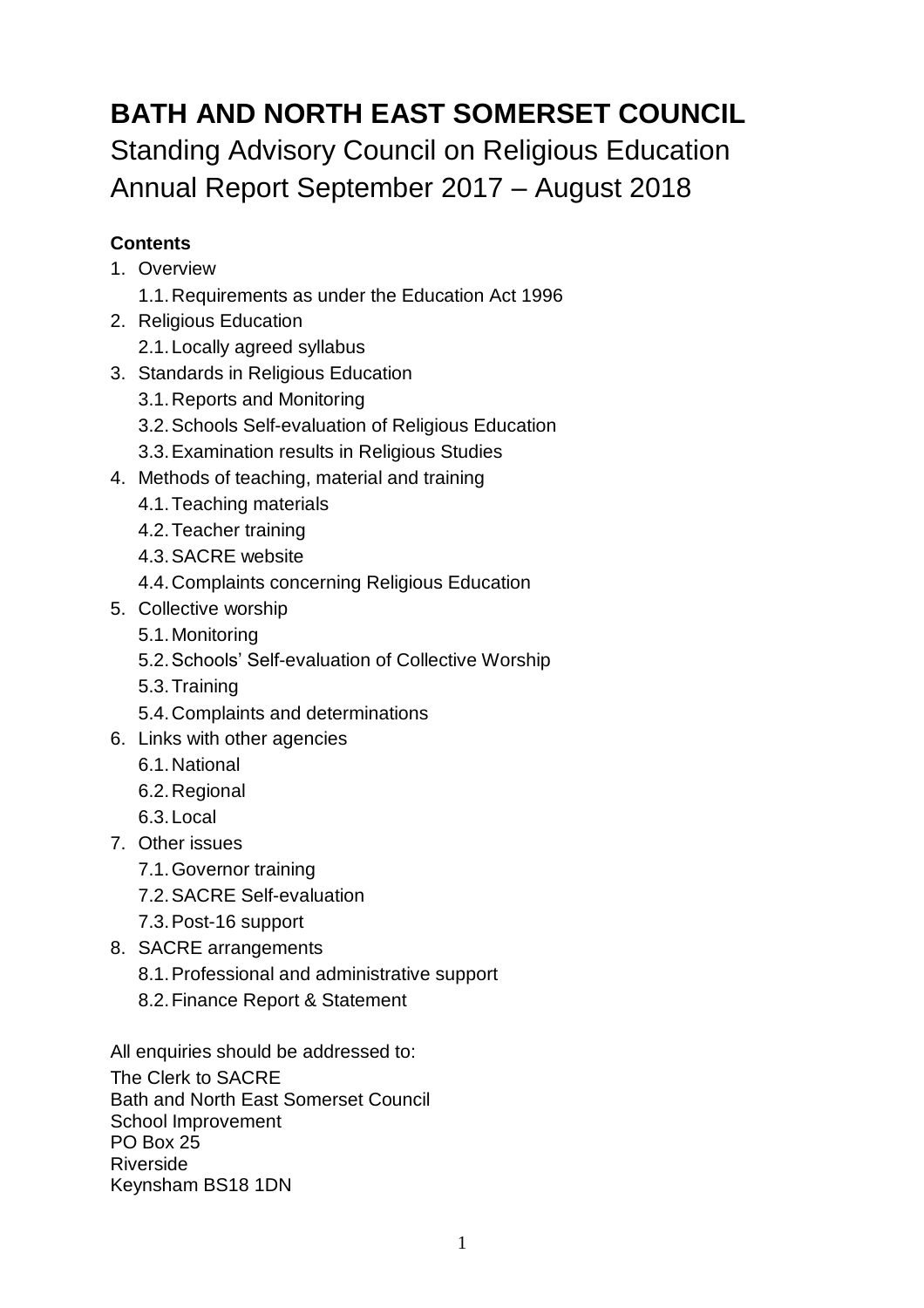#### **1 Overview**

**1.1** Requirements as under the Education Act 1996 There have been no applications from Headteachers in community schools to waiver the requirements that collective worship shall be wholly or mainly of a broadly Christian character.

#### **2 Religious Education**

2.1 Locally agreed syllabus

Bath and North East Somerset SACRE shares a locally agreed syllabus with Bristol, North Somerset and the London Borough of Haringey. Since its adoption in 2016, SACRE has added a wealth of materials to its website to support schools in the provision of high quality RE. The programmes of study, together with all the supporting guidance, can be found at [awarenessmysteryvalue.org.](http://awarenessmysteryvalue.org/) A link to the site is also published on the Bath & North East Somerset SACRE website: [banes-sacre.com.](http://banes-sacre.com/)

#### **3 Standards in Religious Education**

3.1 Reports and Monitoring

SACRE has not been informed by the Local Authority of any concerns about standards of religious education in primary, secondary and special schools.

- 3.2 Schools' Self-evaluation of Religious Education In order for SACRE to gain information about RE and collective worship in Bath & North East Somerset schools, SACRE has begun to send a short survey to a proportion of schools on a rotational basis each year.
	- 3.2.1 Since the start of the survey, replies have been received from 34 out of the 84 schools contacted, i.e. 40%. These responses were from 26 in the primary sector and six in the secondary sector, spread across community and church schools and an increasing number of academies.
	- 3.2.2 While 24 of the schools were providing an average of at least 50 minutes of RE on the timetable each week, eight were not. In terms of a budget for RE, 13 schools said that they had no budget and had to request money as needed, twelve provided at least £1.50 per pupil for RE resources and only two less than 50p.
	- 3.2.3 Five schools (two community primary, one community junior, one VC junior and one junior academy) reported that one or two pupils were being withdrawn from *all* of RE by their parents, and five schools (two community primaries, one junior academy and two secondary academies) reported that one or two pupils were being withdrawn from *part* of the RE programme.
	- 3.2.4 18 of the schools reported average levels of attainment in RE and 12 above average. Only four schools (three church primaries and one church secondary) reported that attainment was high in relation to expected levels. None of the schools reported that attainment was low overall. In terms of the standard of learning and progress in RE, six schools reported a need for improvement, 22 that standards were good and six (one VC primary, one VA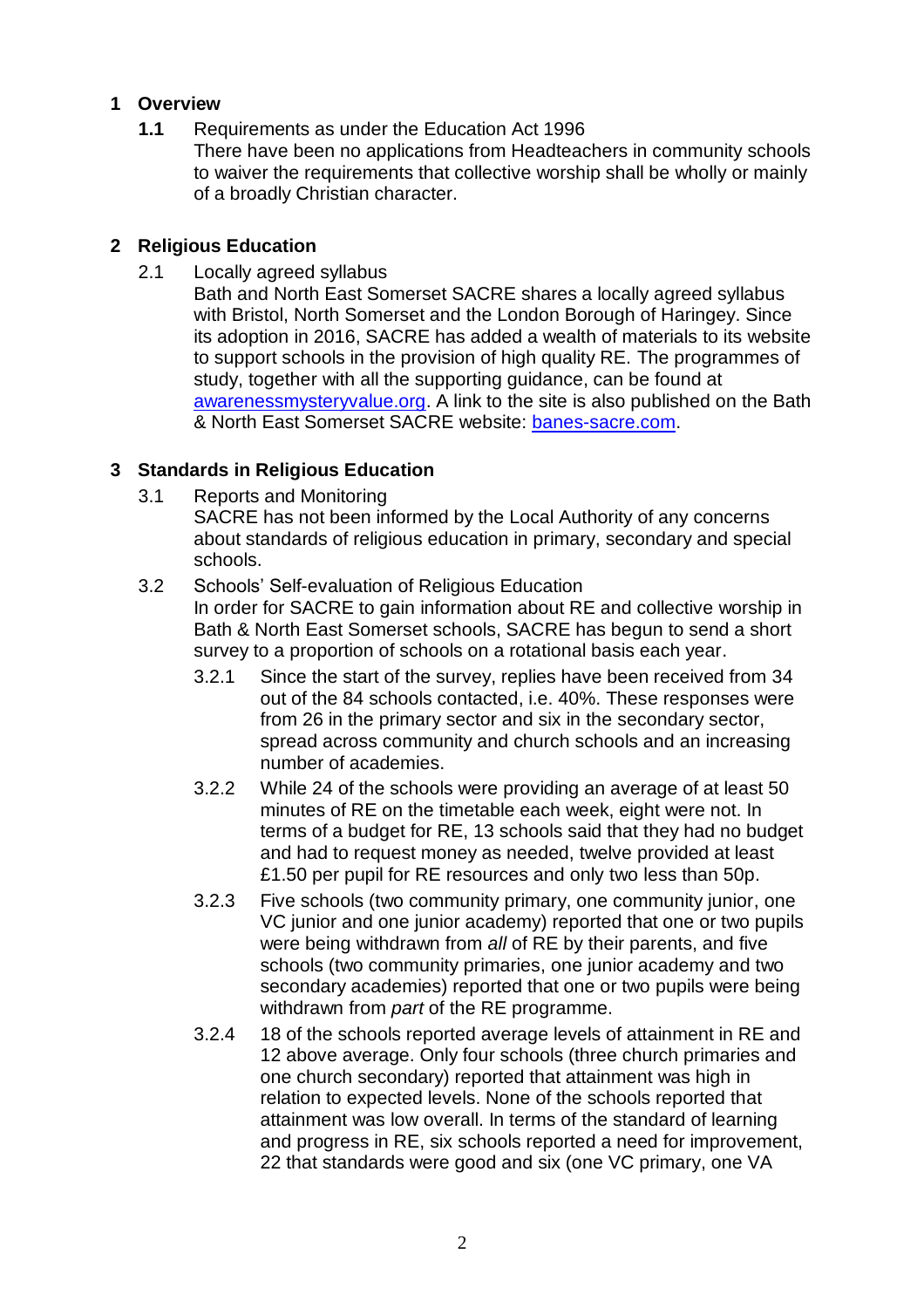primary, one church primary academy, one VA secondary and two secondary academies) outstanding.

- 3.2.5 All the schools that responded to the questionnaire had an RE leader in place but there was a very mixed picture of continuing professional development (CPD) with 23 of the schools not engaging in any *internal* training for staff in the previous year. At the same time, all bar eight of the schools had organised training for at least one member of staff on a course *external* to the school during the year. Only two schools, however (a VC primary and a secondary academy), reported that any teacher had received RE training of more than one day over the year.
- 3.2.6 Ten of the schools had organised no RE visits for pupils in the previous year, though 17 has conducted two or more. All bar six had received at least two outside visitors to contribute to RE lessons. All bar three (a VC junior, a junior academy and a VC primary academy) had built up their own artefact collections, and 14 reported use of the SACRE Resources held at Saltford School. A growing number of schools subscribed to RE Today (eleven), and seven now have current membership of National Association of Teachers of RE (NATRE). This is likely to increase given the number of schools taking up SACRE's offer of one year's free membership in the coming year. 15 schools reported that they had no contact with an RE adviser (from the LA, Diocese or faith community) in support of RE during the year.
- 3.2.7 Eleven schools (one community primary, one VC junior, six VC primaries, one VC primary academy, one community secondary and one VA secondary) reported that there was insufficient time for RE in some years.
- 3.3 Secondary schools' public examination results
	- 3.3.1 This year there were 702 students entered for the **GCSE full course** in Religious Studies (RS). This is 43 more than last year, representing 33.8% of the cohort at the 14 schools that entered students compared with 36.7% of 13 schools that entered students last year.

Norton Hill Academy, Saint Gregory's Catholic College, St Mark's CofE School and Somervale School Specialist Media Arts College entered nearly all their Year 11 students for the examination. Five schools again entered no students for the Full Course (or any national RS qualification): Broadlands Academy, Three Ways School, The Aspire Academy, The Bath Studio School and the IKB Academy.

This was the first year of the new grading system where candidates were scored on a 9-1 scale rather than A\*-C, with 9 being the highest grade. Of the whole entry, 67.2% gained 9-4 grades, compared with 79.9% who gained A\*-C grades last year. In England, overall, there was a small increase in the percentage of students gaining 9-4 grades (71.8%) compared with A\*-C grades in the previous year (71.2%).

There were notably excellent performances at St Gregory's Catholic College, where 77.9% of the 154 students entered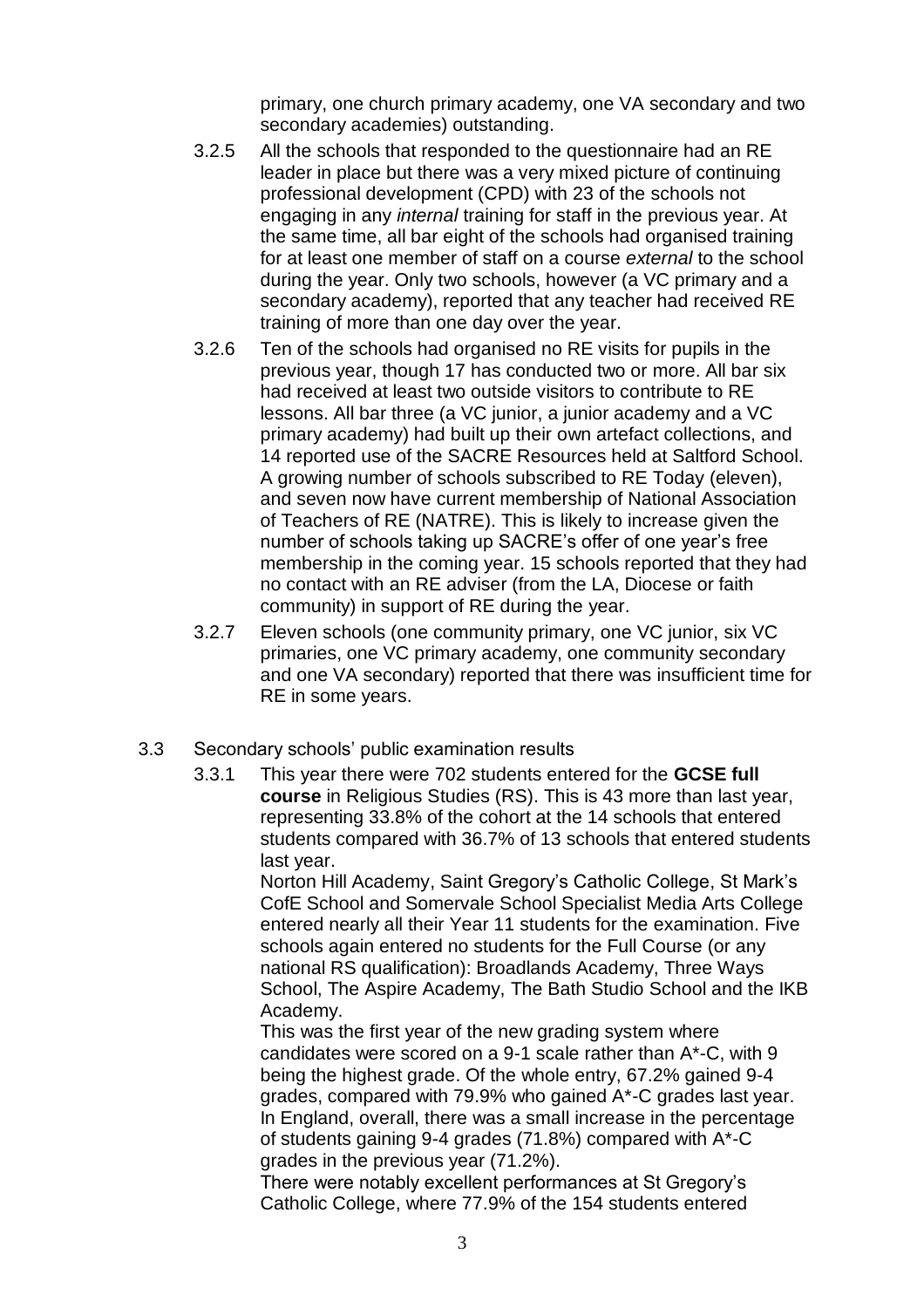achieved 9-4 grades, and at Norton Hill Academy, where 69.5% of the 239 students entered achieved 9-4 grades. Excellent results were achieved also at Beechen Cliff, Hayesfield Girls, Oldfield, Ralph Allen, Wellsway and Writhlington Schools, though with lower numbers of entries.

3.3.2 There were only 25 students (24 from Hayesfield and 1 from Writhlington) entered for the **GCSE short course** in RS. This is 211 fewer than the previous year. This drop in entries is mostly accounted for by Chew Valley School and St Mark's CofE School, who used to enter nearly all their students for the short course but did not do so this year as they move to different arrangement for RE at key Stage 4, involving more students entering for the Full Course.

Of the whole entry, 92% gained 9-4 grades compared with 54.1% who achieved A\*-C grades last year.

- 3.3.3 68 students were entered for **'A' level** Religious Studies, compared with 58 last year. 40 of the total achieved an A\*-B grade (nine from Beechen Cliff School, one from Fosse Way School, eight from Hayesfield Girls School, six from Norton Hill Academy, one from Oldfield School, eight from Ralph Allen School, one from Wellsway and six from Writhlington School).
- 3.3.4 117 students were entered for **'AS' Level** RS this year, compared with 98 last year. 73 of these achieved an A-C grade (15 from Beechen Cliff School, five from Chew Valley School, two from Fosse Way School, ten from Hayesfield Girls School, 23 from Norton Hill Academy (up from five last year), one from Oldfield School, 13 from Ralph Allen School, one from Saint Gregory's Catholic College and three from Somervale School).
- 3.3.5 *SACRE sends its congratulations to the staff and students for all their efforts.*

#### **4 Methods of teaching, material and training**

4.1 Teaching materials

The agreed syllabus website [awarenessmysteryvalue.org](http://awarenessmysteryvalue.org/) contains a wealth of resources for teachers as well as the statutory programmes of study. During the year, a further exemplar scheme of learning on Key Stage 2 Islam was added, as well as updates and amendments to the existing materials.

SACRE continues to maintain a collection of artefacts for all of the major religions at Saltford Primary School, and this year a subscription was taken out for the National Association for Teachers of Religious Education (NATRE) which includes regular mailings from RE Today. The termly RE Today magazine and curriculum booklets are added to the Saltford School collection. A member of staff there receives a small stipend for managing the resources and arranging free loans to Bath & North East Somerset schools.

4.2 Teacher training

One training event for teachers was proposed: a World Religions seminar on the effective use of Buddhist and Muslim resources. Unfortunately, this was cancelled as insufficient numbers signed up for it. Instead, free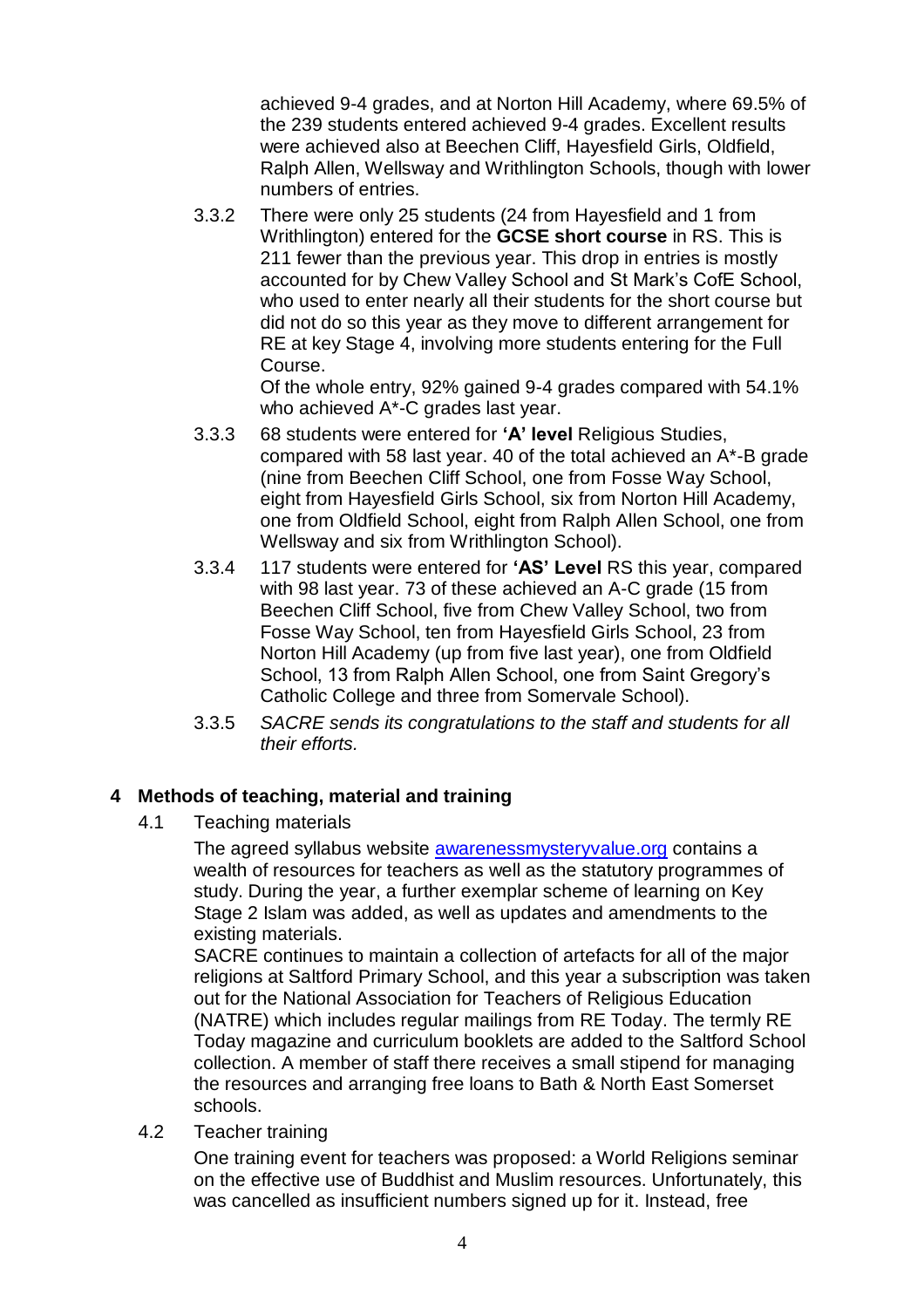membership of the National Association for Teachers of Religious Education (NATRE) which comes with RE Today mailing and further training opportunities and discounts, was offered to schools. 41 schools signed up for the offer by the deadline. Teachers at these schools were all contacted for General Data Protection Regulations (GDPR) permission to contact them for future SACRE communications and 35 positive responses were received.

4.3 SACRE website: [banes-sacre.com.](http://banes-sacre.com/)

The SACRE website was maintained and updated during the year. A coopted member of SACRE receives a small stipend for managing the site and ensuring it is kept up-to-date. As well as information about SACRE, the site contains ideas for RE specifically for Bath and North-East Somerset schools, including lists of resources available to borrow and reports on the use of local visits and visitors to support agreed syllabus RE.

4.4 Complaints about Religious Education The Local Authority/SACRE received no formal complaints concerning RE.

#### **5 Collective worship**

5.1 Monitoring

As with religious education (see section 3.2), SACRE has initiated a survey of a selection of schools on a rotational basis over three years, providing schools with the opportunity to provide a self-evaluation of the provision and quality of collective worship.

- 5.2 Schools' Self-evaluation of Collective Worship
	- 5.2.1 There were 32 responses to the survey on collective worship. Seven of the schools surveyed (four community primaries, one VC junior, one VC primary and one VC primary academy) had between two and nine pupils being withdrawn from acts of collective worship by their parents. Three (a community junior, and junior academy and a VC primary) had one pupil withdrawn. The others reported no withdrawals at all.
	- 5.2.2 All the schools bar six (a community junior, an infant academy, a junior academy, one community secondary and two secondary academies) received support from local ministers of religion. All bar four schools (two community primaries, one VC primary and one VA primary) received contributions to collective worship from visitors other than a local minister of religion.
	- 5.2.3 Just under a third of the schools reported that there was a genuine opportunity for pupils to participate in an act of worship every day. Seven further schools reported that there were, on average, only one or two genuine opportunities for pupils to participate in collective worship each week. Five of the schools considered that there were no genuine opportunities at all for pupils to participate in an act of worship, though none of these reported back in the current year.
	- 5.2.4 Five of the schools (two VC primaries, one VA primary, one church primary academy and one VA secondary) considered that the quality of pupils' experience of assemblies / acts of collective worship was 'outstanding'. 19 reported that the experience was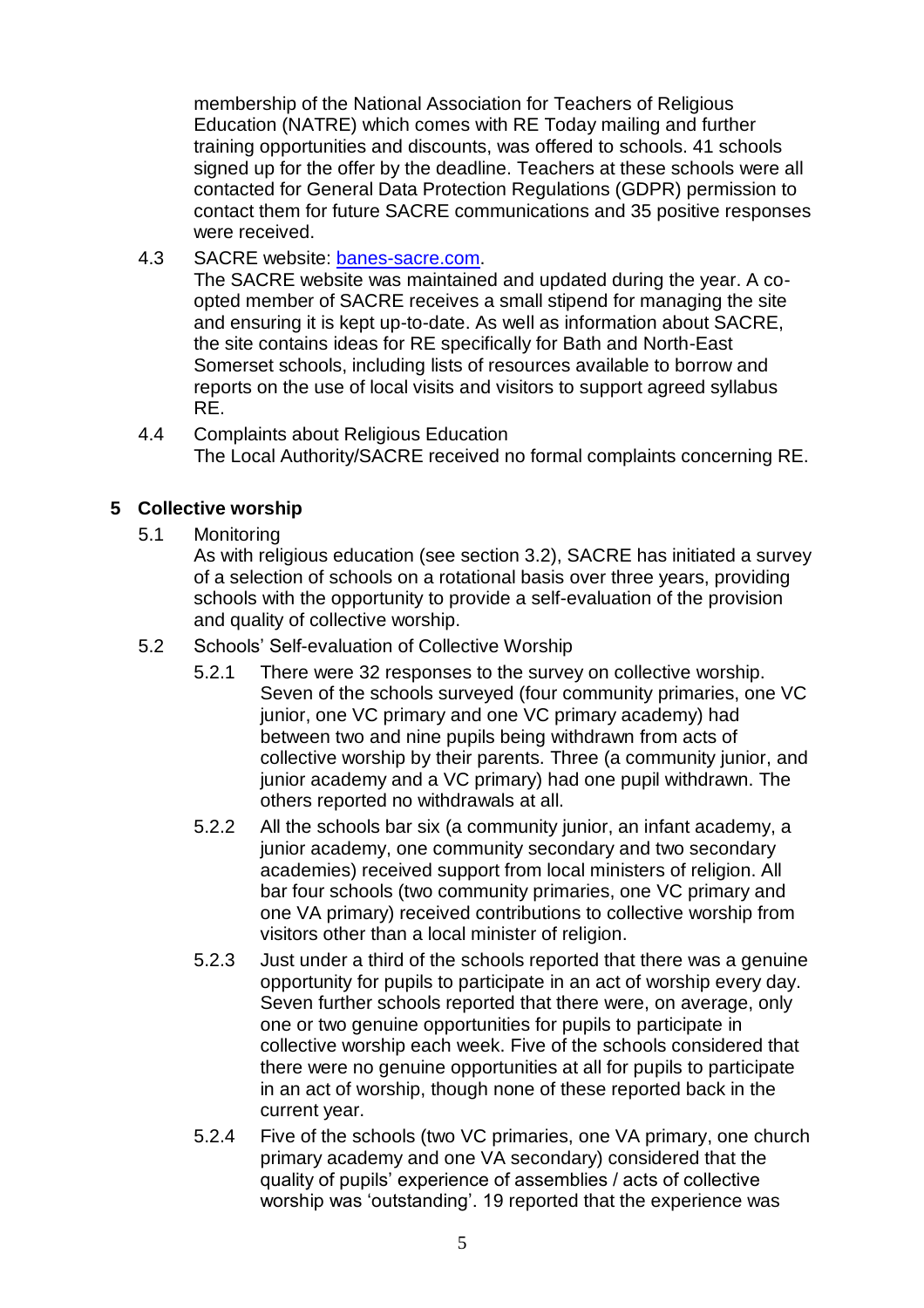'good'. In four schools (one VC junior, one VC primary, one VA primary and one VC primary academy) the quality was judged to be 'requiring improvement', and in three schools the quality was judged to be inadequate.

5.3 Training

No training on collective worship was organised by SACRE during the year but information from other local providers, such as the Diocese of Bath & Wells was circulated to schools.

5.4 Complaints and determinations

The Local Authority/SACRE received no formal complaints, and there were no requests from schools to vary the legal requirement for collective worship.

#### **6 Links with other agencies**

6.1 **National**

SACRE's Associate Adviser attended three national RE conferences during the year. The first, held on 24<sup>th</sup> November 2017 in Birmingham focussed on the Interim Report of the Commission on Religious Education (CoRE). A report on this conference has been made available on the SACRE website: [banes-sacre.com.](http://banes-sacre.com/)

- 6.2 The second, held on 24th May 2018 was the National Association of SACREs (NASACRE) AGM in London, featuring keynote addresses from former Secretary of State for Education, Charles Clarke and the Principal and CEO of the Mulberry Schools Trust, Tower Hamlets, Dr Vanessa Ogden. A report on this conference has been made available on the SACRE website: [banes-sacre.com.](http://banes-sacre.com/)
- 6.3 The third, held on  $2^{nd}$ ,  $3^{rd}$  July 2018, was the annual conference of the Association of RE Inspectors, Advisers and Consultants (AREIAC) in Bristol, which featured keynote addresses on 'Reflecting Plurality in RE' by Prof. Bob Jackson, Prof Denise Cush and Dr Farid Panjwani.

#### 6.4 **Regional**

Three SACRE members attended the Southwest Conference for SACREs, 'Religious Education: What are we doing? Where are we going?' at Dillington House in Somerset, and reported back to members. The conference included workshops on 'Teaching Hinduism in the Primary School', 'The Big Ideas Report ', 'Controversial issues relating to faith and culture', 'The importance of councillors' roles on SACRE', 'Approaches to teaching Buddhism in KS3' and 'Examining the "Nones": handling diversity of unbelief in the RE classroom'. There were two keynote speakers: Prof Denise Cush, one of the Commissioners on the Religious Education Council of England and Wales (REC) Commission on RE, and Stephen Pett, of RE Today.

6.5 Bath & North East Somerset SACRE continued to take part in the regional Learn Teach Lead RE (LTLRE) project, with funding from Diocesan and other charities, aiming to provide training in religious education, especially though the building of communities of RE teachers across the region. Two SACRE members have taken part in the steering group for the project and two local teachers have been appointed to be Project Leaders for RE (PLREs), one for the primary sector and one for the secondary. A second regional conference was held in June with presentations from (amongst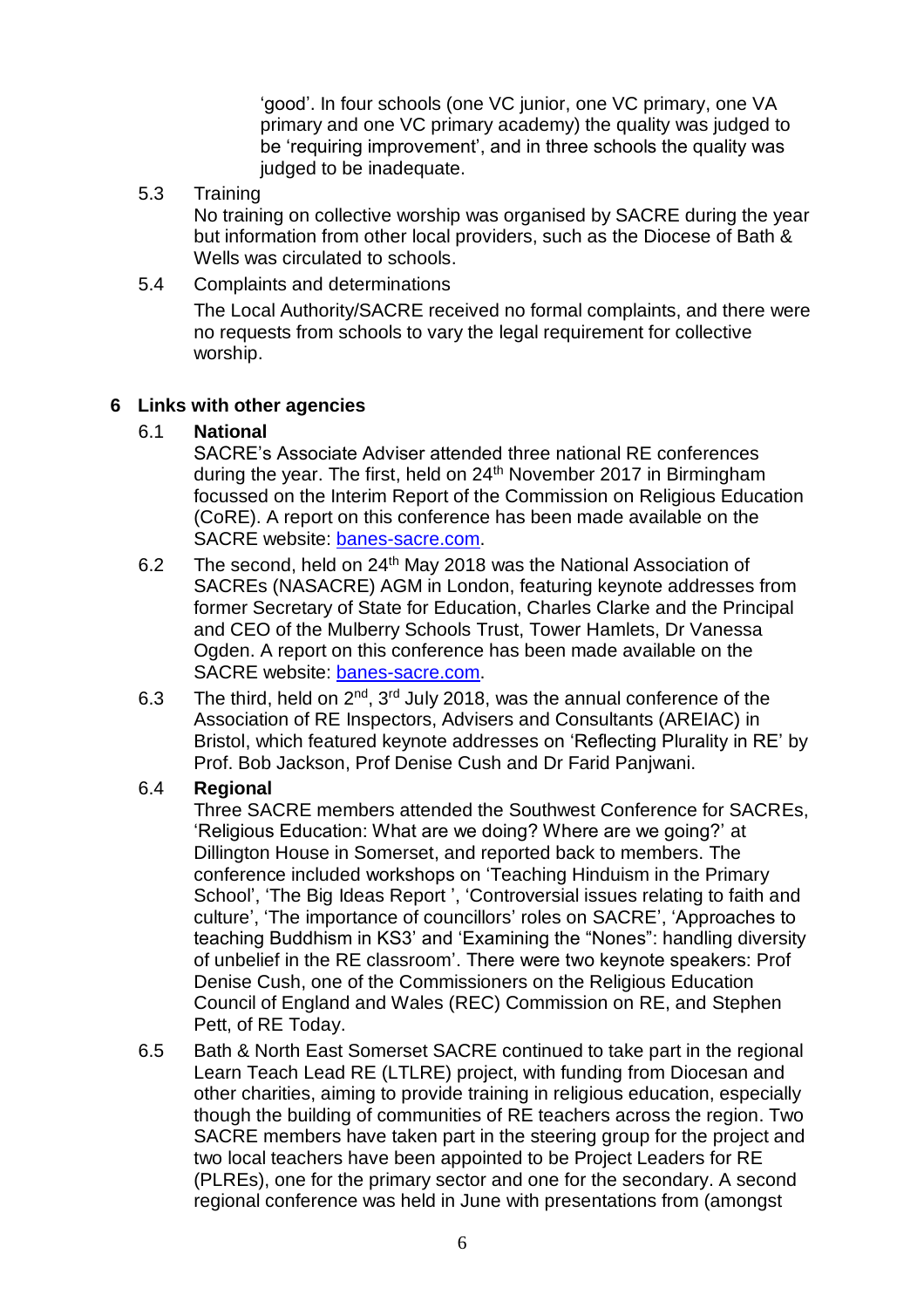others) Sushma Sahajpal, Janet Orchard and Katy Freeman. SACRE members Dr Catherine Robinson and Mary Read contributed workshops and SACRE's Associate Adviser once again acted as rapporteur for the conference.

#### 6.6 **Local**

Contact is maintained and found helpful with North Somerset, Haringey and Bristol SACREs, the Secondary Heads of Religious Education and the Bath Interfaith Group. SACRE provides small grants for schools to enable them to enhance their RE provision with visits or visitors to schools. In 2017-18, the grant was taken up by just one school and this enabled a Hinduism workshop to take place in the school.

6.7 Bath Interfaith Group (IFG) members are represented on SACRE (Committee A), and local interfaith events are publicised to SACRE members. In 2018 these included Bath IFG's event to honour victims of the European and other holocausts, *The Power of Words*, with speakers Father Bede Rowe, RC priest, and Iris Segall, Jewish representative of Bath IFG.

Other events included learning about different religions from faith practitioners (ISKCON, Bahá'í), approaches to salvation in the Islamic context, the work of three female religious leaders, and perspectives on the Environment from seven local faiths. There was also a small pilgrimage visiting several places of worship in the city of Bath. There is therefore a good variety of local faith practitioners and activities available as a resource to SACRE.

#### **7 SACRE arrangements**

7.1 Chair

SACRE's Chair is Dr Jane O'Hara (Group A – Bahá'i Community) and there are two Vice-Chairs, David Williams (Group B – Church of England) and Dr Yukteshwar Kumar (Group A – Hindu Community).

- 7.2 Professional and administrative support SACRE was supported by Dave Francis, the Associate Adviser for Religious Education and Clerk to SACRE.
- 7.3 Membership

SACRE is fortunate in having participation from a diverse representation from local faith communities (including from six of the world religions), and these contacts are especially useful as a resource to RE teachers locally.

- 7.4 SACRE Self-evaluation The SACRE development plan is proving a useful management tool to ensure finance is directed at priorities based on feedback from schools and national initiatives.
- 7.5 Finance (See Financial Statement below)